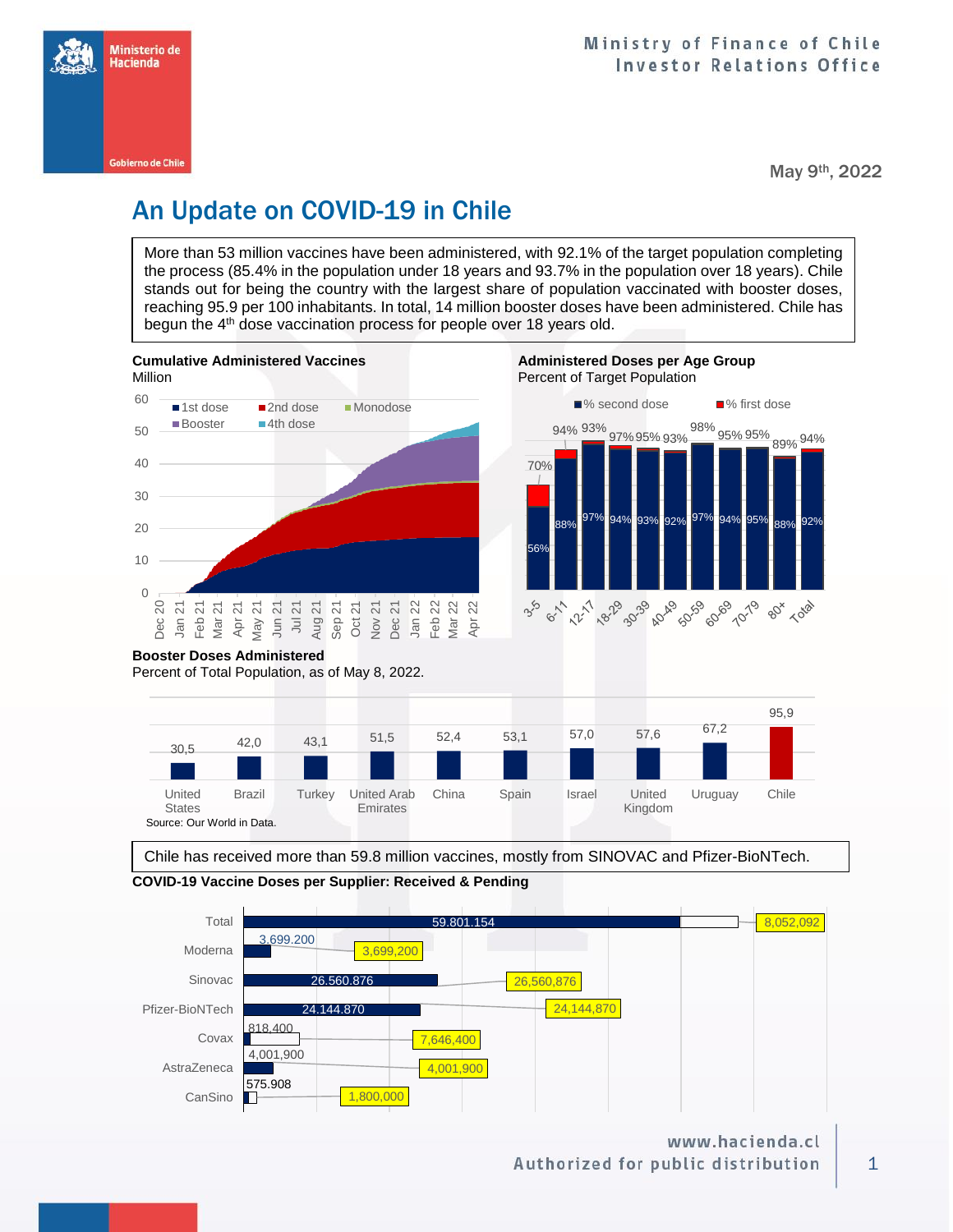**Gobierno de Chile** 

# Ministry of Finance of Chile **Investor Relations Office**

May 9th, 2022

During last weeks cases have been decreasing as well as PCR test positivity rates. ICU occupancy levels, deaths and hospital capacity remain at moderate levels.

### **COVID-19 Cases in Chile PCR Test Positivity Rate**

People (thousands), Data through May 7<sup>th</sup>





From April 14, 2022, the Chilean government updated the plan step by step, considering three types of health impact phases: low, medium and high. Thus, the sanitary restrictions in border controls have been relaxed.





2